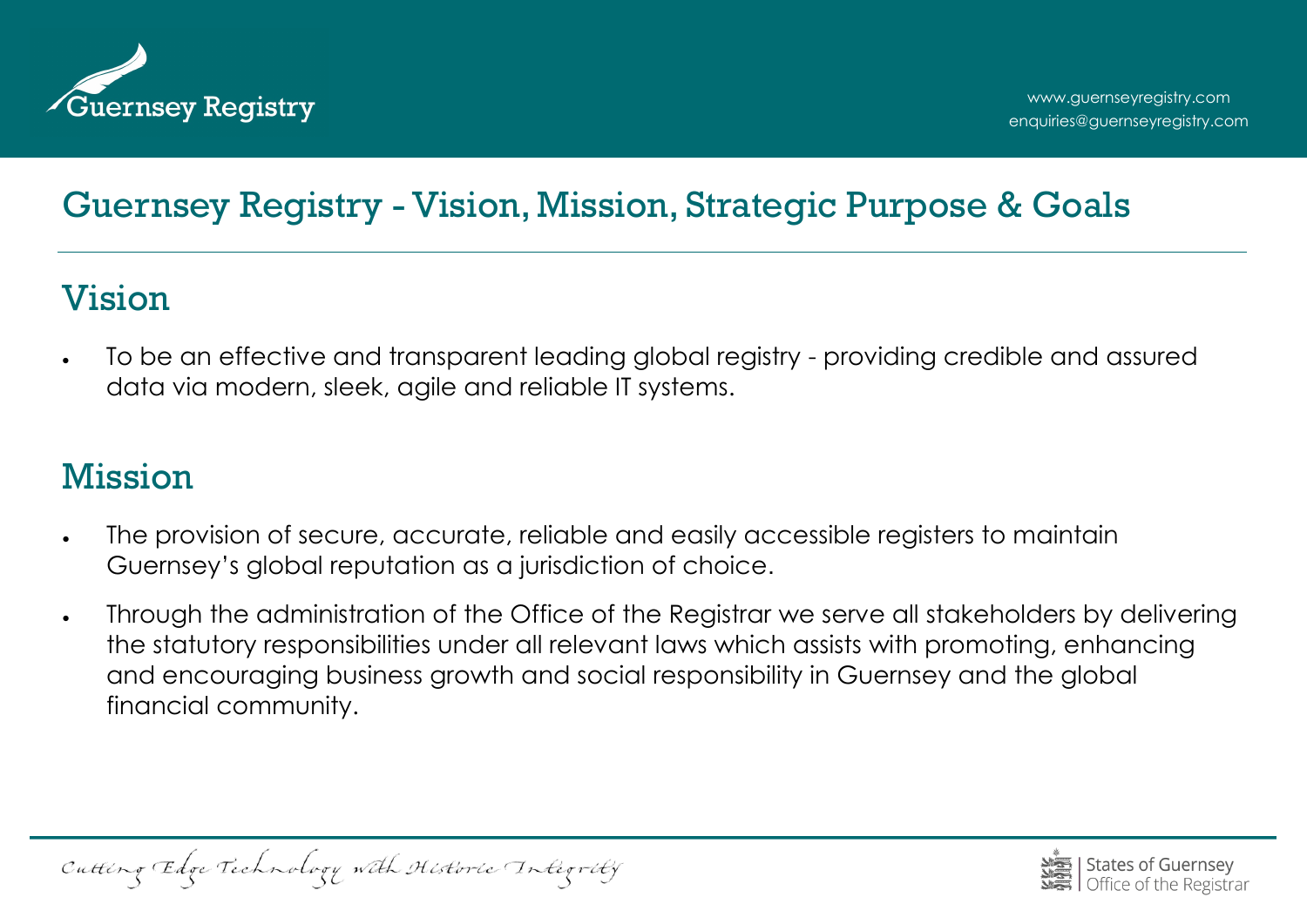## Strategic Purpose

 To enable, encourage and, where necessary enforce and sanction, compliance with Guernsey and international legal frameworks and standards.

# Strategic Goals

- We maintain trusted registers that encourage confidence and hold Guernsey entities to account.
- We maximise the value of our data and registers, to remain relevant and support financial and business growth.
- We work to combat financial and economic crime via active analysis of data and intelligence, and the effective collaborative working with all Guernsey AML/CFT competent authorities

Cutting Edge Technology with Historic Integrity